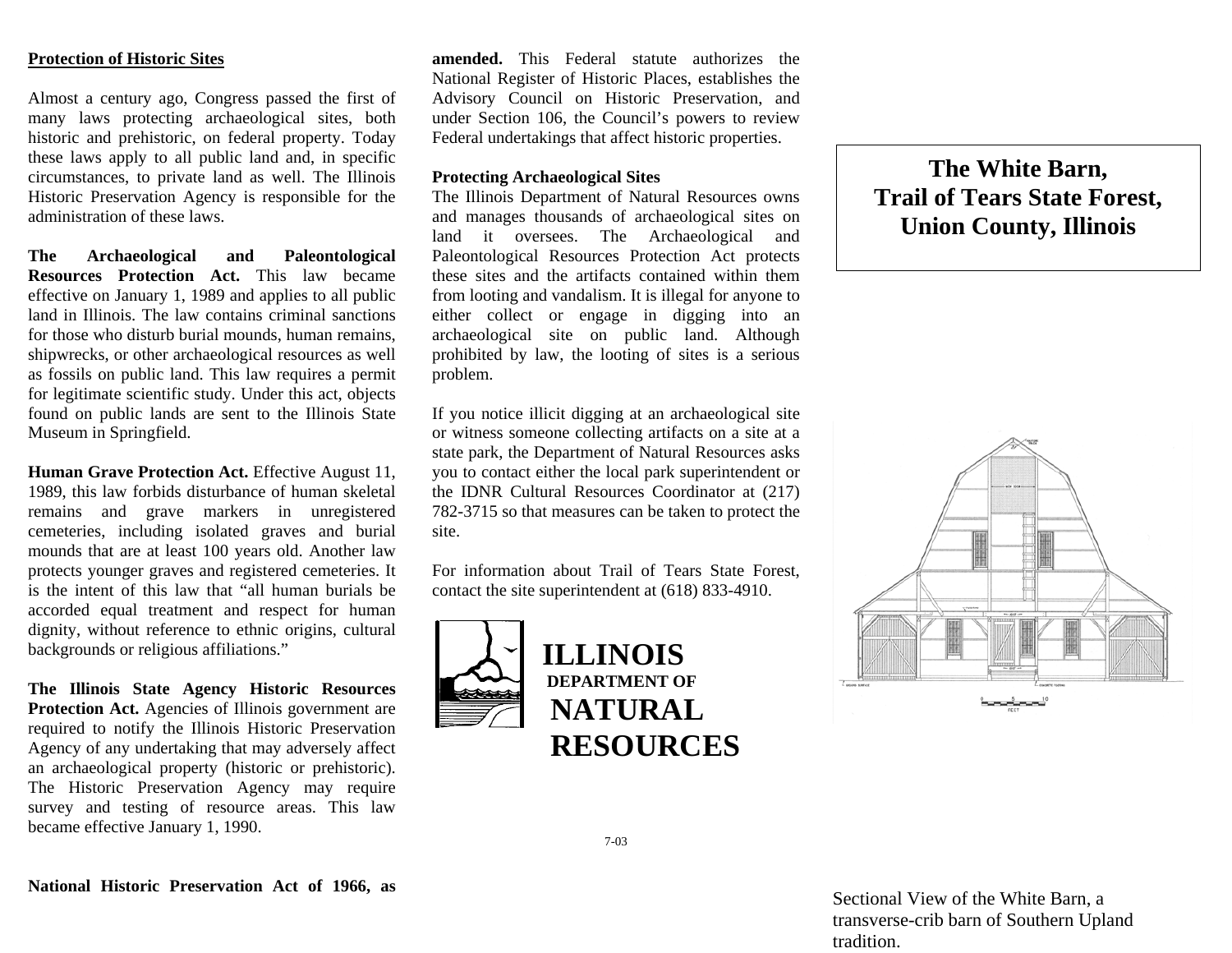The W hite Barn is a gambrel-roofed, transverseframe barn within Trail of Tears State Forest, western Union County, Illinois. It was constructed during the early  $20<sup>th</sup>$  century on a far mstead that operated from ca. 1870–1929. It is the only b uilding from the farmstead still in its original location. The na me " White Barn," its local nam e, distinguishes it from the more



**lowered central doorw a y and shiplap exterior siding are modern.** 

common red-painted barns in the area.

Barns are an important co mponent of rural life. Different barn forms reflect specialized functions or relate to changes in construction technology over tim e. Historic barns acquaint us with elements of farm life that may be disappearing from the countryside. Acquiring an appreciation of historic barns and farmsteads helps us better understand Illinois' rich

agricultural heritage.

The transverse-fram e barn form was fairly popular in western Union County during the late  $19<sup>th</sup>$  and early  $20<sup>th</sup>$  centuries. A drive-by survey of barns (done during 2000 for the six townships surrounding the W hite Barn) revealed 14 transverse-frame barns and 10 other barns that app arently share the sam e transverse form. The W hite Barn is one of these few rem aining transverse barns.

The term "transverse" refers to the orientation of the barn's interior divisions, which are aligned parallel to the ridgeline of the roof. Key elements of the typical transverse-crib barn include a front-facing gable or gambrel roof, a three-aisle interior layout of the low er story, an upper-story hayloft, and a rectangular footprint with depth longer than width. These are m ultipurpose barns that functioned as granaries, stalls, and haymows. The typical three-aisle for m has a broad central walk or driveway flanked by a row of grain cribs or animal stalls to either sid e (each row being considered an "aisle"). The stalls accommodate horses, m ules, or cattle. The central run way typically has double doors at each end for wagon access.

The White Barn is a variant of the transverseframe or transverse-crib barn form. The central aisle was originally a raised walkway rather than a driveway; consequently, the exits o n the gambrel ends are walk-through doors of 3-foot width rather than double doors. The White Barn has interior driveways incorporated as two extra

aisles, one exterior to each row of cribs/stalls. These "wings" are original construction, not additions. Thus this variant is actually a fiveaisle barn. The two interior driveways each have a double-door access at each gambrel end, which together with the central walk-though door,

**First floor plan of the White Barn as** 



classes this as a three-portal barn.

The hayloft is quite commodious in the W hite Barn, due to the dual-pitched gambrel roof. The large loft may have contributed to the popularity of the transverse barn. A large m ow door is present on the north end. A roof extension known as a hay bonnet juts out over the m ow doorway. The hayfork track within this extension allows loads of loose hay to be lifted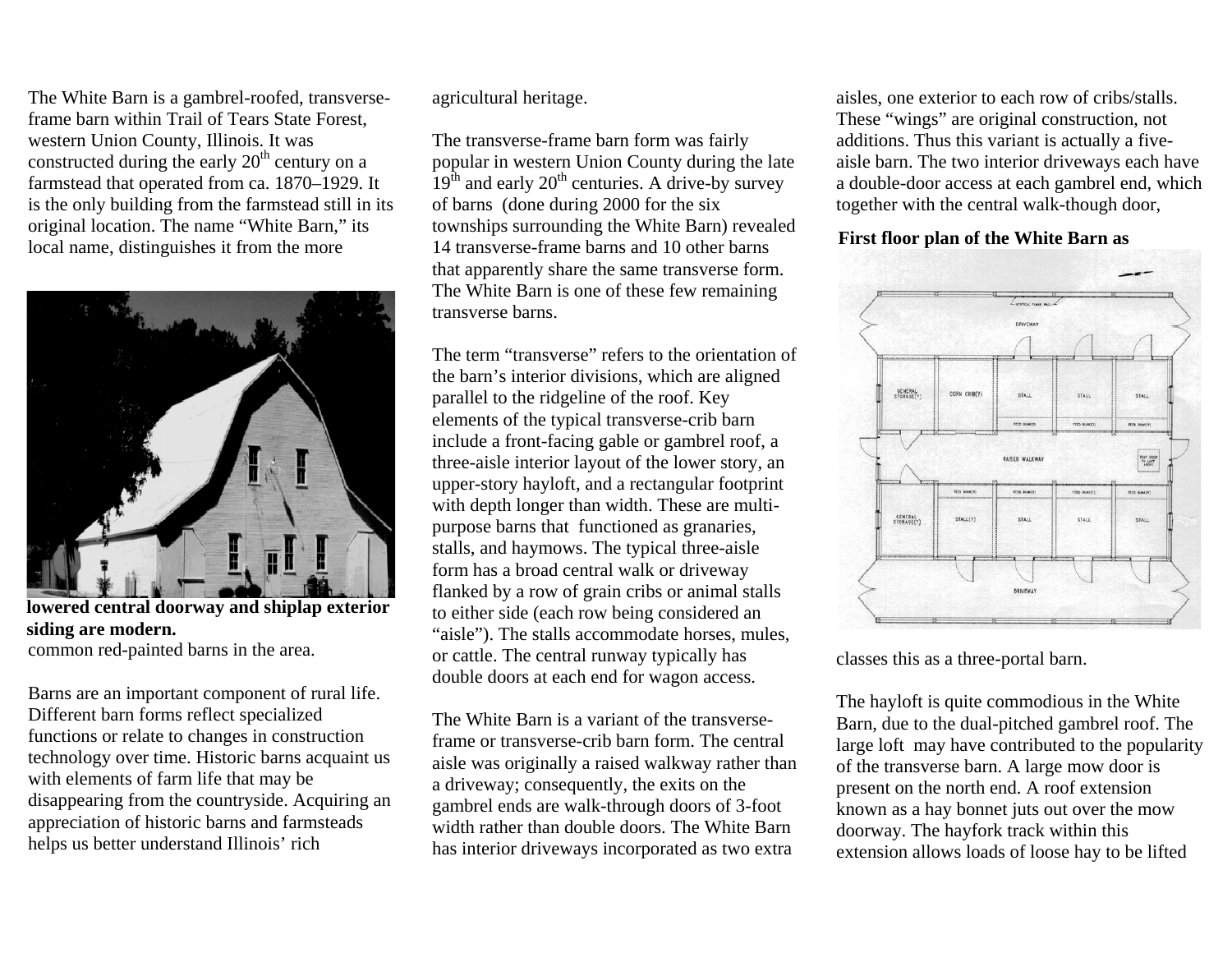out of the wagon outside the plane of the barn wall, hoisted to the loft level, and drawn into the loft along the track. Large hay bonnets are m ore common on Southern American barns than Northern barns, where wagons are more often driven into the barn and hay lifted up to the side The transverse-crib barn for m may have originated in northeastern Tennessee during the 1790s to address the needs of the diversified, semi-subsistence farmer. The presence of this barn type in the southern Midwest represents an extension of the Upland South building tradition.

With its five "aisles," the W hite Barn has a nearly square footprint of about 50' on a side. The first floor of the barn originally served as a loafing and feeding area for livestock. Livestock and wagons were moved in and out of the building through the double doors located at the north and south ends of the wings. The two "aisles" flanking the wings were originally each divided into five cubicles (each  $9'2''$  x  $10'6'$ ). The partitions were removed in the 1970s. Nail and post patterns indicate the western aisle had three stalls at itsnorth end and two cribs on the south, one a corncrib and one probably a general storage unit. The eastern aisle had four stalls with a single corncrib or storage unit at the south end. The corncribs would have been filled through doors facing the driveway aisle and emptied through a door accessing the stalls. The stalls were fram e d with horizontal nailers laid between the bent posts and m ost likely sheathed with vertical planking. Nail patterns suggest that each of the stalls h a d a gate openin g into the adjacent driveway.

lofts from the open interior area. In a Southern barn and at the White Barn, the upper story has a solid floor with trap doors through w hich hay is



**View of the east and north sides of the White Barn (2000). The shiplap siding and east-side doors were added in the 1930s. Note the large hay bonnet on the north.**

In contrast to the dirt floor found in the rest of the barn, the central aisle had a finished floor that was raised a few feet above the ground surface. This corridor, which measured 7' wide between the posts, could be entered through a narrow door at both ends. The central aisle principally functioned as a walkway from which feed and fodder could be easily distributed to the adjacent stalls.

Structurally, the W hite Barn represents a mixture of tradition al and modern building techniques. All of

the framing stock that is original to the barn is rough-surfaced, circular-sawn oak that was likely procured from a local sawmill. The poured dropped to feeders and stalls below. Ladders at each end wall provide access to the upper portion of the loft.

concrete used for the barn's perim eter foundations and interior footings was som ewhat innovative, becoming common in this area around 1910. The

barn's framing also presents an interesting dichotomy of the old and new. The core frame of the building follows tradition al timber-frame construction in that it uses heavy, fulldim ensional 6 x 8" posts and girts connected with mortise and tenon joints. Yet, the fra ming m aterials are all sawn stock and have joints seated not with wood dowels but with wire-drawn nails, which were relatively new to the m arket. The barn's corner bracing, which uses both 4 x 4" and  $1\frac{1}{2} \times 7\frac{3}{4}$  stock, is also nailed in place, rather than m ortised and tenoned. The side wings are fra med by 6" posts that rest on a 4 x 8" sill and support a 6 x 6" plate that carries the 2 x  $3\frac{1}{2}$ " rafters. The steeply pitched gambrel roof is framed with 2½ x 5" rafters set 2' on center; these are self-supporting and do not require purlins. The dual pitch that defines the core roof is created by using two sets of rafters. The l ower rafters have a steeper slope and begin from a 6 x 8" plate. They are butted to the upper rafters and joined to them by mea ns of a brace. The upper rafters m eet at a n arrow ridge board. The roof is covered with 1 x 4" s heathing and corrugated steel roofing. Based on the wide spacing of the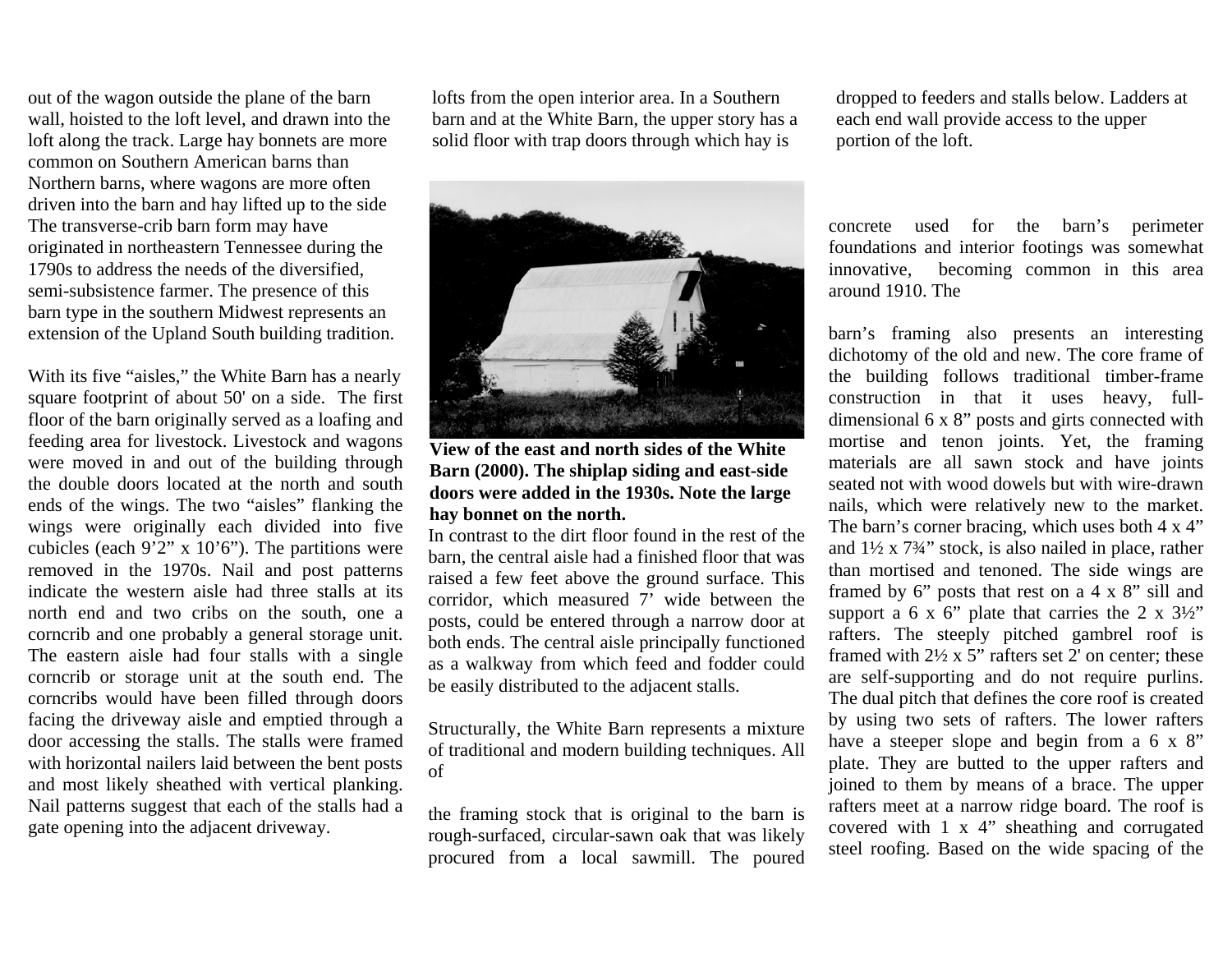sheathing (1'8" on center), the barn appears to have always had such roofing, rather than wood shingles.

The exterior of the barn originally was sheathed with vertical plank siding of variable width (generally 1 x 8"). Over this is horizontal shiplap siding that was applied by the Civilian Conservation Corps during the 1930s.

The materials used in the construction of the White Barn indicate that it was most likely constructed during the first decades of the  $20<sup>th</sup>$ century (ca. 1900-1920). Key indicators of this dating are the use of wire-drawn nails and poured concrete foundations and footings. Wire-drawn nails utilized for building construction began to be mass marketed in the United States during the 1880s, but their sales failed to overtake machinecut nails until the 1890s. Even then, machine-cut nails continued to be used by more conservativeminded builders for several decades longer. Similarly, the use of concrete for such small-scale building projects as barn foundations and footings, although by no means unheard of during the late  $19<sup>th</sup>$  century, was largely a  $20<sup>th</sup>$  century phenomenon in association with the dramatic growth of the Portland cement industry after about 1898.

The White Barn is located on the SW1/4, SW1/4 of Section 8 in Township 12 South, Range 2 West of the  $3<sup>rd</sup>$  PM. This 40-acre tract was purchased from the United States government on February 18, 1839 by Peter Cable. Cable signed a quitclaim deed to the tract in 1845, and David Lyerle became the next owner. Considering that Lyerle paid only \$100 for 80 acres, which equals the government sale price of \$1.25 per acre, it is doubtful the property had been improved during Cable's ownership. The next recorded land transaction is by Andrew J. Lyerle, who sold a one-half interest in the parcel to John Lyerle for \$325 in January, 1870. The relationship of Andrew and John Lyerle to David Lyerle is not known, although it is possible that the former two were sons of David Lyerle.

John Lyerle, an Illinois-born farmer, purchased the 40 acre property on which the barn sits in January, 1870. The agricultural schedule from the 1870 census valued his entire 122 acres of land as worth \$2,800. Only 32 acres were reported as being "improved," meaning used as cropland or orchards or having farmstead buildings. The remaining 90 acres were covered with timber. However ten years later, by the time of the 1880 agricultural census, Lyerle had 36 acres of tilled ground, 7 acres of apple orchards (with 280 apple trees), 4 acres of peach orchards (with 280 peach trees), 2 acres of permanent pasture or meadow, and 111 acres of timber. His row crop production was declared as 420 bushels of corn, 430 bushels of wheat, 80 bushels of oats, 24 gallons of molasses (from 1 acre of sorghum), and 130 bushels of potatoes. He had also harvested 1 ton of hay, 280 bushels of apples (valued at \$10), 50 pounds of honey, and 20 cords of wood (valued at \$40). His livestock was valued at \$500 and consisted of 1 horse, 3 mules, 2 milk cows, 1 head of cattle, 16 swine, and 35 chickens. He had, that year, delivered eight calves, sold three head of

cattle, and slaughtered one other head for meat. For the preceding year, his cows produced 150 pounds of butter, and the hens laid 300 dozen eggs. The entire farm had an estimated value of \$1,600. This figure covered land, fences, and buildings and was significantly lower than the 1870 estimate of \$2,800. However, during the same period his farm machinery investment had increased from \$30 to \$200, possibly reflecting equipment necessary for the diversification of farm activities.

During the middle-to-late 1880s, John Lyerle significantly expanded his land holdings, purchasing land along the course of the hollow, particularly including river bottom land. In 1911, Lyerle sold his entire 320 acres to his son, William D. Lyerle, for \$3,500. William D. Lyerle was an attorney with a practice in the county seat of Jonesboro, about five miles away. During his relatively short period of ownership, it is possible that William Lyerle was responsible for the construction of the White Barn, although he most likely ran the farm through a tenant farmer. Less than five years after acquiring the farm, Lyerle was forced to sell it and an additional 360 acres in order to settle his debts.

On January 29, 1916, Dan R. Davie and Winstead Davie bought the William Lyerle lands for \$7,200. The Davies retained ownership until August 29, 1929, when Dan R. and Victoria Davie sold the property, plus an additional 40 acres, to the State of Illinois for \$12,000. The transaction between the Davies and the State of Illinois was but one of a series of land acquisitions by the State in 1929 that involved a